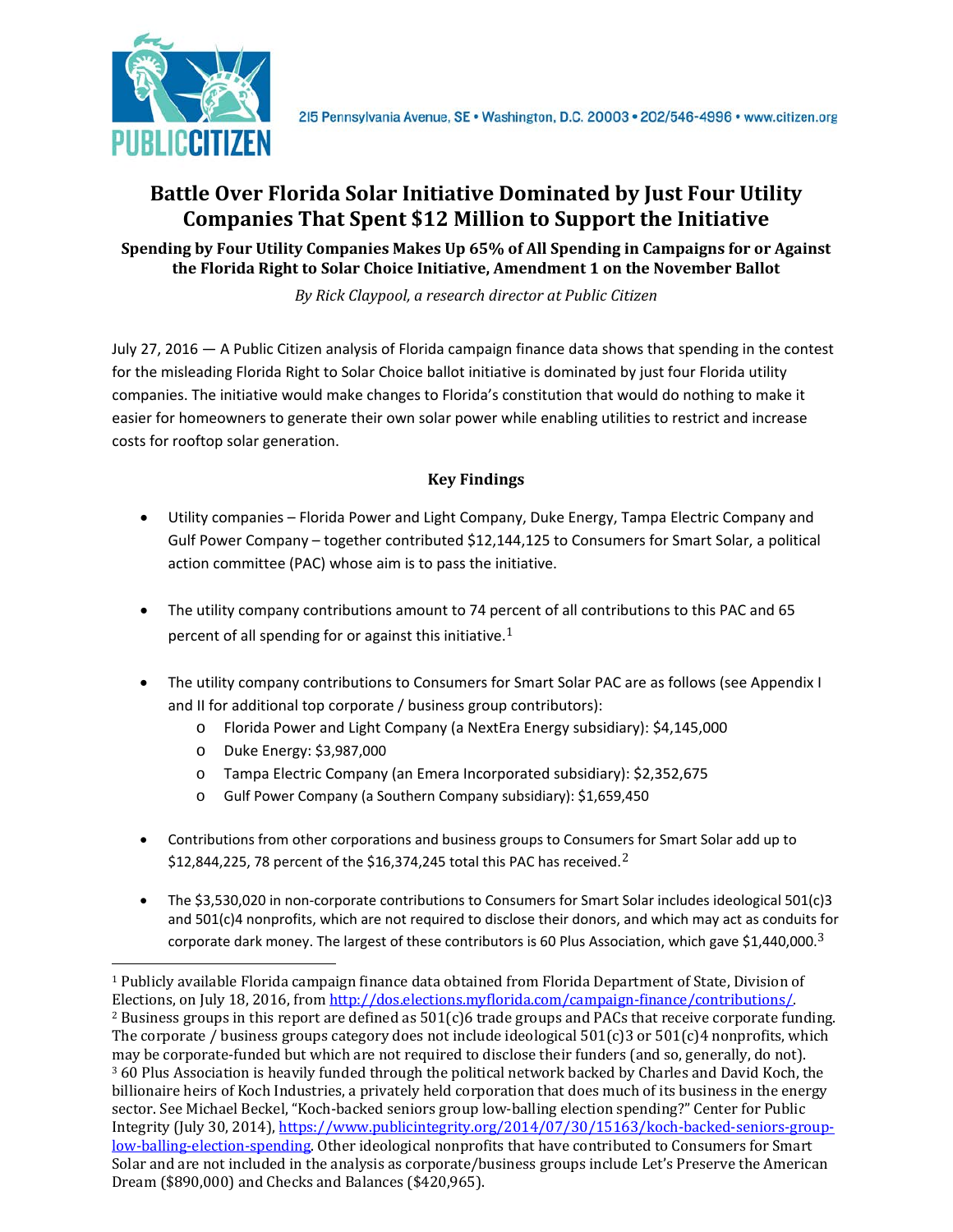- In contrast, opponents of the Florida Right to Solar Choice ballot initiative a coalition that includes environmental groups, tea party groups and solar business groups – have received a total of \$2,125,021 in contributions – which means they are being out-fundraised by nearly 8-to-1.
- Most of the pro-solar fundraising, \$1,826,969, comes from Southern Alliance for Clean Energy Action Fund, a 501(c)4 nonprofit that also does not disclose donors, and which may include business contributions.
- Corporations and business groups contributed \$51,790 toward opposing the initiative, including \$2,000 from the Solar Power PAC, which is funded exclusively by businesses in the solar power sector.

## **Background**

The utility-backed Consumers for Smart Solar PAC<sup>4</sup> and Flori[da](#page-1-0) Right to Solar Choice Initiative were launched to compete with the pro-sol[ar](#page-1-1) Floridians for Solar [C](#page-0-3)hoice PAC<sup>5</sup> and undermine the pro-consumer Florida Right to Produce and Sell Solar Energy Initiative.<sup>6</sup>

The utility campaign, which has been criticized as "deceptive" by Florida newspapers, $7$  successfully collected the nu[m](#page-1-3)ber of petition signatures needed to put its initiative (the Florida Right to Sol[ar](#page-1-2) Choice) on the ball[o](#page-1-4)t. $8$  The pro-solar campaign did not meet the signature threshold, and now has the goal of reaching the ballot in  $2018<sup>9</sup>$ 

The pro-solar Florida Right to Produce and Sell Solar Energy Initiative seeks to amend Florida's constitution to allow consumers to lease s[ola](#page-1-5)r panels and to allow owners of solar panels to sell excess energy they produce to neighboring consumers.<sup>10</sup> Currently, only utility companies are permitted to sell energy to Florida consumers, and consumers are prohibited from leasing rooftop solar panels (they must purchase and own the panels themselves, an arrangement that has greater upfront costs than leasing). The Florida Right to

<span id="page-1-2"></span><sup>7</sup> Editorial, "Court should reject 'solar' amendment," *Tampa Bay Times* (March 10, 2016), http://www.tampabay.com/opinion/editorials/editorial-court-should-reject-solar-amendment/2268839

<span id="page-1-6"></span><span id="page-1-3"></span><sup>8</sup> Florida Right to Solar Energy Choice Initiative, Amendment 1 (2016) on Ballotpedia (accessed July 25, 2016), [https://ballotpedia.org/Florida\\_Right\\_to\\_Solar\\_Energy\\_Choice\\_Initiative,\\_Amendment\\_1\\_\(2016\)](https://ballotpedia.org/Florida_Right_to_Solar_Energy_Choice_Initiative,_Amendment_1_(2016)) <sup>9</sup> Jim Turner, "Solar Choice ballot initiative targets 2018," *Sun-Sentinel* (Jan. 11, 2016)[, http://www.sun](http://www.sun-sentinel.com/business/consumer/fl-nsf-solar-choice-2018-ballot-20160111-story.html)[sentinel.com/business/consumer/fl-nsf-solar-choice-2018-ballot-20160111-story.html](http://www.sun-sentinel.com/business/consumer/fl-nsf-solar-choice-2018-ballot-20160111-story.html)

<span id="page-1-5"></span><span id="page-1-4"></span><sup>10</sup> Ivan Penn, "Republican-led group launches ballot petition to boost solar power in Florida," *Tampa Bay Times* (Jan. 5, 2015)[, http://www.tampabay.com/news/business/energy/republican-led-group-launches](http://www.tampabay.com/news/business/energy/republican-led-group-launches-ballot-petition-to-boost-solar-power-in/2212659)[ballot-petition-to-boost-solar-power-in/2212659;](http://www.tampabay.com/news/business/energy/republican-led-group-launches-ballot-petition-to-boost-solar-power-in/2212659) William R. Levesque, "As utilities embrace solar, critics accuse them of trying to monopolize the sun," *Tampa Bay Times* (March 4, 2016), [http://www.tampabay.com/news/business/energy/as-utilities-embrace-solar-critics-accuse-them-of-trying](http://www.tampabay.com/news/business/energy/as-utilities-embrace-solar-critics-accuse-them-of-trying-to-monopolize-the/2268031)[to-monopolize-the/2268031](http://www.tampabay.com/news/business/energy/as-utilities-embrace-solar-critics-accuse-them-of-trying-to-monopolize-the/2268031)

<sup>&</sup>lt;sup>4</sup> Consumers for Smart Solar website available a[t https://smartsolarfl.org/](https://smartsolarfl.org/)

<span id="page-1-0"></span><sup>5</sup> Floridians for Solar Choice website available a[t http://www.flsolarchoice.org/](http://www.flsolarchoice.org/)

<span id="page-1-1"></span><sup>6</sup> Sam Ross-Brown, "Tea Partiers and Progressives Unite Against 'Deceptive' Florida Ballot Initiative," *The American Prospect* (May 5, 2016), [http://prospect.org/article/tea-partiers-and-progressives-unite-against](http://prospect.org/article/tea-partiers-and-progressives-unite-against-deceptive-florida-ballot-initiative)[deceptive-florida-ballot-initiative](http://prospect.org/article/tea-partiers-and-progressives-unite-against-deceptive-florida-ballot-initiative)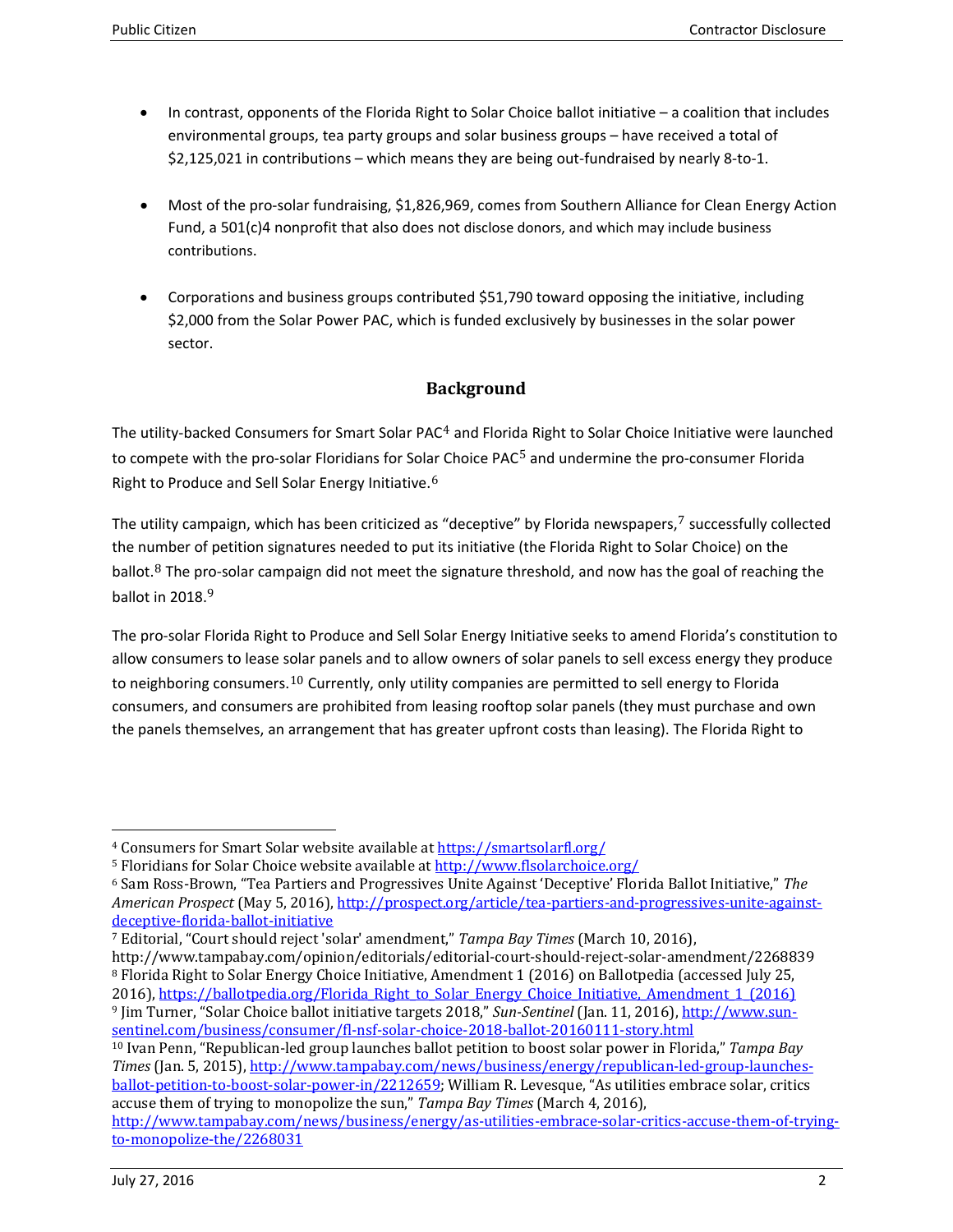Produce and Sell Solar Energy Initiative also is supported by both environmental gro[ups](#page-1-6) and Republicanaligned tea party groups, a collaboration that has been characterized as "green tea." $11$ 

The utility-backed Florida Right to Solar Choice Initiative would add language to the Florida constitution allowing for the regulation of solar power providers, including by enabling utilities to c[ha](#page-2-0)rge additional fees for customers who have installed rooftop solar to connect to the electrical power grid.<sup>12</sup> It would keep in place the prohibition on rooftop solar leasing, and would allow [exc](#page-2-1)ess power produced through solar to be sold back only to the utility companies, not to other consumers.  $13$ 

Florida Right to Solar Choice Initiative will appear on the ballot in November [201](#page-2-2)6 as Amendment 1. In Florida, a constitutional amendment requires 60 percent of the votes to pass.  $14$ 

## **Appendix I**

### **Contributions to Groups Receiving Corporate Money Supporting or Opposing the Florida Right to Solar Energy Choice Initiative, Amendment 1 (2015-2016)**

| <b>Group Name</b>                                   | Support /<br><b>Oppose</b> | Corporate /<br><b>Business Group</b><br><b>Contributions</b> | <b>Total</b><br><b>Contributions</b> | Number of<br><b>Contributions</b> | % Corporate /<br><b>Business Group</b><br><b>Contributions</b> |
|-----------------------------------------------------|----------------------------|--------------------------------------------------------------|--------------------------------------|-----------------------------------|----------------------------------------------------------------|
| Consumers for<br>Smart Solar                        | Support                    | \$12,844,225                                                 | \$16,374,245                         | 113                               | 78%                                                            |
| Floridians for<br>Solar Choice                      | Oppose                     | \$49,790                                                     | \$2,123,021                          | 612                               | 2%                                                             |
| Solar Power<br><b>Political Action</b><br>Committee | Oppose                     | \$2,000                                                      | \$2,000                              | 80                                | 100%                                                           |

 <sup>11</sup> Sam Ross-Brown, "Tea Partiers and Progressives Unite Against 'Deceptive' Florida Ballot Initiative," *The American Prospect* (May 5, 2016), [http://prospect.org/article/tea-partiers-and-progressives-unite-against](http://prospect.org/article/tea-partiers-and-progressives-unite-against-deceptive-florida-ballot-initiative)[deceptive-florida-ballot-initiative](http://prospect.org/article/tea-partiers-and-progressives-unite-against-deceptive-florida-ballot-initiative)

<span id="page-2-0"></span><sup>&</sup>lt;sup>12</sup> William R. Levesque, "As utilities embrace solar, critics accuse them of trying to monopolize the sun," *Tampa Bay Times* (March 4, 2016), [http://www.tampabay.com/news/business/energy/as-utilities-embrace](http://www.tampabay.com/news/business/energy/as-utilities-embrace-solar-critics-accuse-them-of-trying-to-monopolize-the/2268031)[solar-critics-accuse-them-of-trying-to-monopolize-the/2268031](http://www.tampabay.com/news/business/energy/as-utilities-embrace-solar-critics-accuse-them-of-trying-to-monopolize-the/2268031) <sup>13</sup> *ibid*

<span id="page-2-2"></span><span id="page-2-1"></span><sup>14</sup> Florida Right to Solar Energy Choice Initiative, Amendment 1 (2016) on Ballotpedia (accessed July 25, 2016), [https://ballotpedia.org/Florida\\_Right\\_to\\_Solar\\_Energy\\_Choice\\_Initiative,\\_Amendment\\_1\\_\(2016\)](https://ballotpedia.org/Florida_Right_to_Solar_Energy_Choice_Initiative,_Amendment_1_(2016))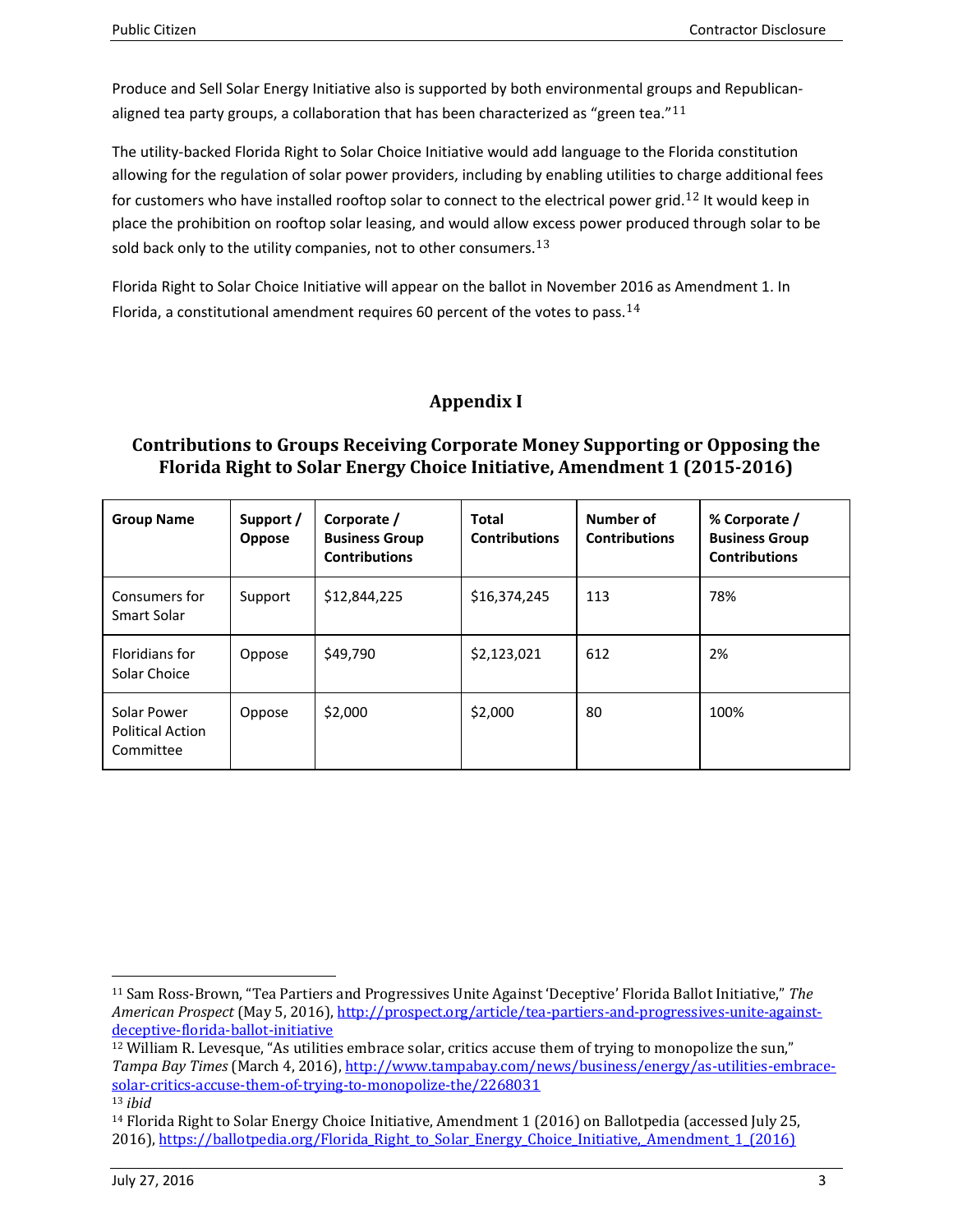# **Appendix II**

## **Top Corporate / Business Group Contributions Supporting or Opposing Florida Right to Solar Energy Choice Initiative, Amendment 1 (2015-2016)**

| Rank           | <b>Corporation / Group</b>                                   | Contribution<br><b>Amount</b> | <b>Receiving Group</b>             | Support /<br>Oppose |
|----------------|--------------------------------------------------------------|-------------------------------|------------------------------------|---------------------|
| $\mathbf{1}$   | <b>FLORIDA POWER AND LIGHT COMPANY</b><br>(NextEra Energy)   | \$4,145,000                   | <b>Consumers for Smart Solar</b>   | Support             |
| $\overline{2}$ | <b>DUKE ENERGY</b>                                           | \$3,987,000                   | <b>Consumers for Smart Solar</b>   | Support             |
| 3              | TAMPA ELECTRIC COMPANY (Emera<br>Incorporated)               | \$2,352,675                   | <b>Consumers for Smart Solar</b>   | Support             |
| 4              | <b>GULF POWER COMPANY (Southern</b><br>Company)              | \$1,659,450                   | <b>Consumers for Smart Solar</b>   | Support             |
| 5              | <b>FLORIDA PROSPERITY FUND</b>                               | \$300,000                     | <b>Consumers for Smart Solar</b>   | Support             |
| 6              | <b>FLORIDIAN'S FOR A STRONGER</b><br><b>DEMOCRACY</b>        | \$100,000                     | <b>Consumers for Smart Solar</b>   | Support             |
| 6              | NATIONAL RURAL ELECTRIC COOPERATIVE<br><b>ASSOCIATION</b>    | \$100,000                     | <b>Consumers for Smart Solar</b>   | Support             |
| 6              | POWERSOUTH ENERGY COOPERATIVE                                | \$100,000                     | <b>Consumers for Smart Solar</b>   | Support             |
| 9              | FLORIDA HISPANIC CHAMBER OF<br><b>COMMERCE</b>               | \$50,000                      | <b>Consumers for Smart Solar</b>   | Support             |
| 9              | THE VOICE OF FLORIDA BUSINESS PAC,<br>INC.                   | \$50,000                      | <b>Consumers for Smart Solar</b>   | Support             |
| 11             | <b>INFINITE ENERGY</b>                                       | \$25,000                      | Floridians for Solar Choice        | Oppose              |
| 12             | <b>WILLIAMSON AUTOMOTIVE</b>                                 | \$10,000                      | Floridians for Solar Choice        | Oppose              |
| 13             | <b>CONSTRUCTIVE RESOURCE</b>                                 | \$5,000                       | <b>Floridians for Solar Choice</b> | Oppose              |
| 14             | <b>FLORIDA SOLAR ENERGY INDUSTRIES</b><br><b>ASSOCIATION</b> | \$4,270                       | <b>Floridians for Solar Choice</b> | Oppose              |
| 15             | <b>BRILLIANT HARVEST</b>                                     | \$2,500                       | <b>Floridians for Solar Choice</b> | Oppose              |
| 16             | SOLAR POWER POLITICAL ACTION<br><b>COMMITTEE</b>             | \$2,000                       | n/a                                | Oppose              |
| 17             | SOLAR ENERGY MANAGEMENT                                      | \$1,500                       | <b>Floridians for Solar Choice</b> | Oppose              |
| 18             | US SOLAR INC                                                 | \$1,000                       | <b>Floridians for Solar Choice</b> | Oppose              |